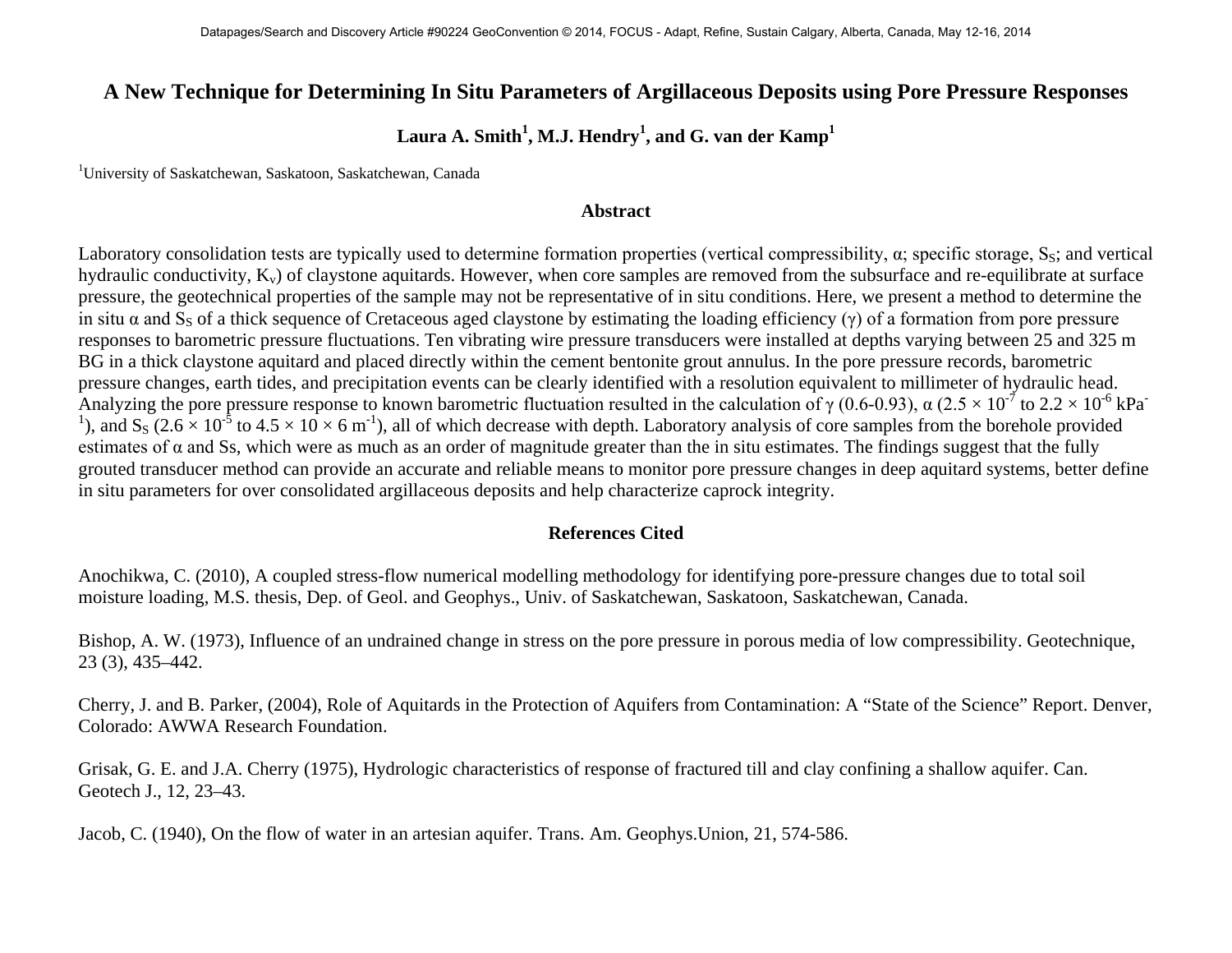Keller, C. K., G. van der Kamp, and J. A. Cherry (1986), Fracture permeability and groundwater flow in a clayey till near Saskatoon, Saskatchewan. Can. Geotech. J., 23, 229–240.

Keller, C. K., G. van der Kamp, and J. A. Cherry (1989), A multi-scale study of permeability of thick clayey till. Water Resour. Res., 25 (11), 2299-2317.

Klohn, E. J. (1965), The elastic properties of a dense glacial till deposit. Can. Geotech. J., 11 (2), 116–128.

Neuman, S. and P. Witherspoon (1972), Field determination of the hydraulic properties of leaky multiple aquifer systems. Water Resour. Res., 8 (5), 1284–1298.

Radhakrishna, H. S. and T. W. Klym (1974), Geotechnical properties of very dense glacial till. Can. Geotech. J., 11, 396–408.

Shaver, R. B. (1997), The determination of glacial till specific storage in North Dakota. Ground Water, 36 (4), 552–557.

Skempton, A. W. (1954), The pore-pressure coefficients A and B. Geotechnique, 4, 146–147.

Smith, L.A., van der Kamp, G., Hendry, M.J. (2013), A new technique for obtaining high resolution pore pressure records in thick claystone aquitards and its use to determine in situ compressibility. Water Resour. Res., 49 (2) 732-743.

Terzaghi, K. (1923), Die Berechnung der Durchlässigkeitsziffer des Tones aus dem Verlauf der hydrodynamischen Spannungserscheinungen. Sitz. Akad. Wissen. Wien d. matem.-naturw.Kl., part IIa, 132, pp. 125–138. [English translation by C. R. I. Clayton and H. Müller Seinhagen: A method of calculating the coefficient of permeability of clay from the variation of hydrodynamic stress with time. As cited in Clayton, C. R. I., H. M. Steinhagen, and W. Prowrie (1995), Terzaghi's theory of consolidation, and the discovery of effective stress. Proceedings of the Institution of Civil Engineers. Geotech. Engin. 113 (4), 191–205.]

Terzaghi, K. and K. O. Frohlich (1936), Theorie der Setzung von Tonshichten: eine einfuhrung in die analytische Tonmechanil, Leipzig, Franz Deuticke. [As cited in Terzaghi, K., R.B. Peck and G. Mesri (1996), Soil mechanics in egineering practice (third edition), John Wiley and Sons, New York. NY, USA.]

Terzaghi, K., R. B. Peck, and G. Mesri (1996), Soil mechanics in engineering practice (third ed.). New York, NY, USA: John Wiley and Sons.

van der Kamp, G. (2001), Methods for determining the in situ hydraulic conductivity of shallow aquitards - an overview. Hydrogeol. J., 9, 5–16.

van der Kamp, G. and J. E. Gale (1983), Theory of Earth tide and barometric effects in porous formations with compressible grains. Water Resour. Res., 19 (2), 538–544.